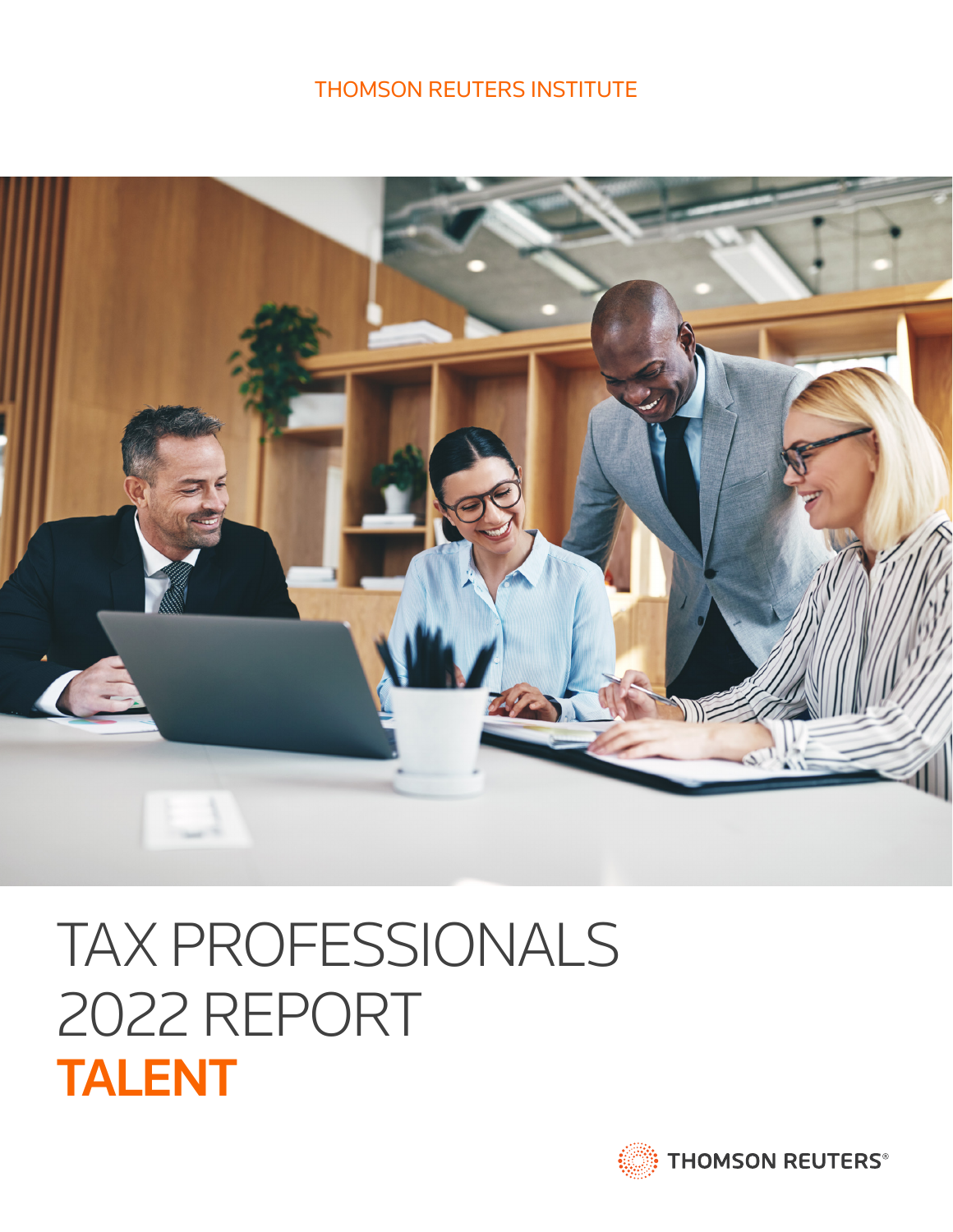## SECTION 1: STRATEGIC PRIORITIES

At the start of 2021, tax professionals were emerging from the pandemic survival mode and hoping the new year would allow them to return to some semblance of normalcy. After all, most accounting firms had adapted quite well to remote work, and expectations were that the economy would start to recover in 2021.

Interestingly, as 2021 progressed and tax professionals grew more accustomed to working hybrid schedules, their priorities shifted. Prior to the pandemic, tax leaders were focused primarily on growing their businesses. In September, however, while respondents were still focused on growth, it had been overtaken in priority by a concern about recruiting and training of new and existing talent. Personnel development was especially important in firms with four or more people, but that desire also extended to individuals eager to improve their own skills.

Going into the last three months of 2021, the strategic priorities for tax advisors were centered around these general themes:

- 1. **Talent**  $-$  attracting and recruiting new people; developing and retaining existing talent
- 2. Growth  $-$  increasing revenue and attracting new clients
- 3. **Efficiency** streamlining processes and leveraging technology to increase productivity
- 4. **Client Service**  $-$  offering more strategic business advice, better response times, and more effective communication

In this year's survey, differences of emphasis will of course depend upon the size of a firm and the actual roles respondents play in their organizations. Continued growth did bounce back as a strategic priority after dipping somewhat during the pandemic, and squeezing more efficiency out of processes and technologies is never far from management's mind. Further, uncertainties exposed by the pandemic appear to have prompted a re-dedication to both excellence in client services and tax planning.

#### *Priority 1: Talent*

During most of 2020 and into early 2021, talent recruitment and development were pushed to the back burner while tax & accounting firms scrambled to adapt to the changing circumstances brought on by the pandemic. By the third quarter of 2021, however, the need for skilled tax professionals reasserted itself and, in our survey, almost one-third of firms with more than four employees cited the search for — and development of quality talent as their top priority.

While the need for skilled workers was a common concern, the reasons behind it depended largely on whether the respondent had a leadership role in the firm or not. For example, non-owner/ managers with a leadership role mainly wanted highly skilled people to support development of their team. On the other hand, those in non-leadership roles expressed a strong desire to continue

#### TALENT-FOCUSED STRATEGIC PRIORITIES



Base: Start 2020 (139); End 2020 (131); Sep 2021 (410) Source: Thomson Reuters 2022

their own learning and development — to "be the best I can be" — presumably to bring more value to the enterprise, raise their stature in the firm, and make more money. Meanwhile, firm owners and solo practitioners were less concerned about developing their own skills than they were about applying those skills to provide better service for their clients.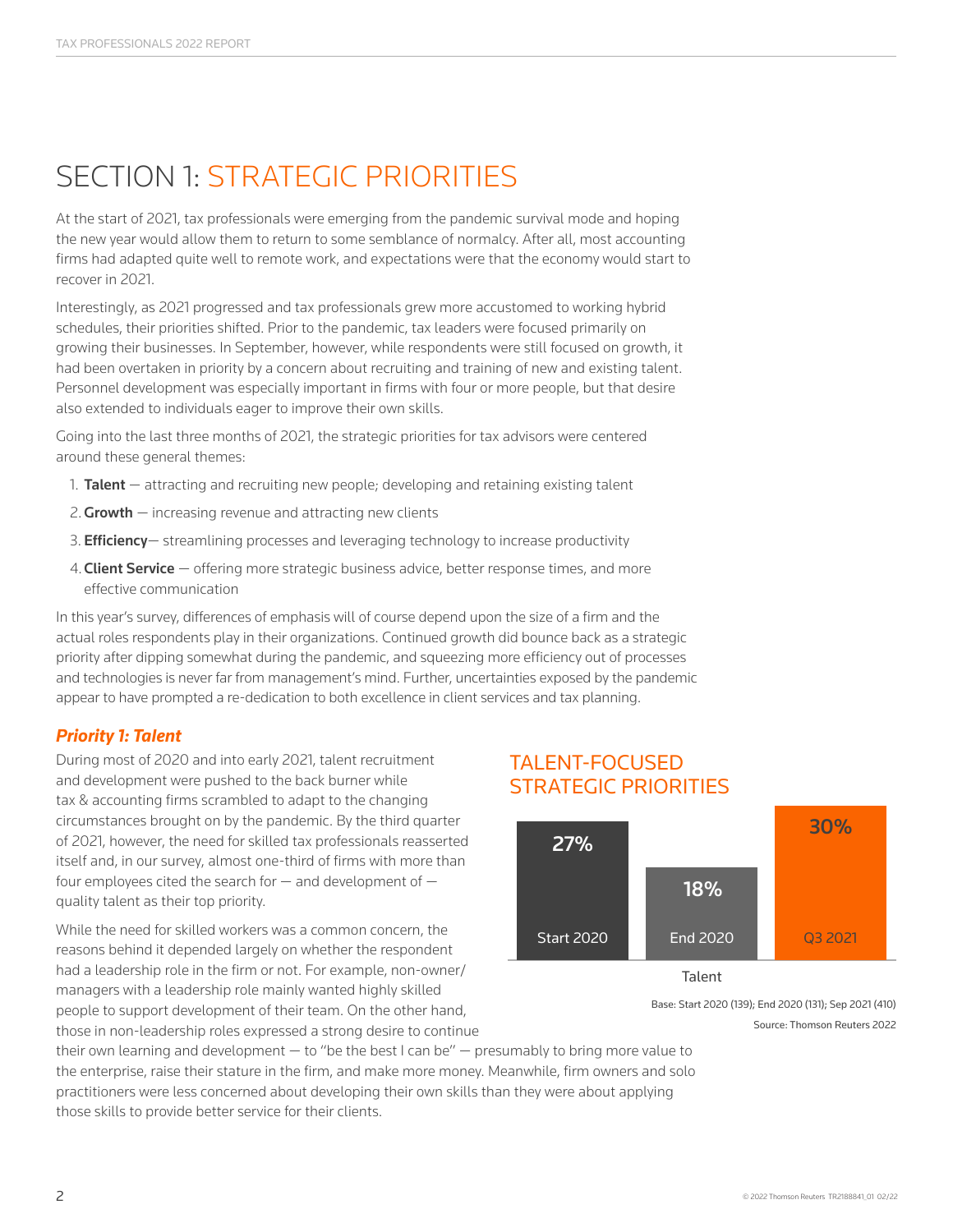#### *Recruitment*

In the hunt for talent, finding people with the right skillset is never easy, but our survey revealed that some skills are much more in demand at the moment than others.

In general, the need for tax professionals and administrative support far outweighed the need for data scientists, financial analysts, and IT support. Overall, 64% of firms said they intended to hire tax professionals in the coming year, with an average headcount increase of 6.6 tax professionals. In firms with 30 or more employees, however, a whopping 94% said they planned to hire an average of 23.3 additional tax professionals. And 80% of firms with between 4 and 29 employees said tax professionals were at the top of their hiring wish list, while even 38% of the smallest firms — those with between 1 and 3 employees — said adding another tax pro was part of their plan.

General administrative support is another area in high demand, our survey showed, as 71% of firms employing more than 30 employees said they plan to hire an average of three new administrators, and 64% of firms with between 4 and 29 employees indicated a desire to add at least one more person to their support staff.

At the other end of the spectrum, it appears that data scientists, financial analysts, and IT personnel are going to be fighting over a relatively small number of jobs at the larger firms. More than half (55%) of firms with 30 or more employees said they intended to add an average of one or two people to their IT support staff, while less than one-third of the same firms said adding a few data/financial analysts was in the cards.



Average

#### WHO IS GETTING HIRED?

Source: Thomson Reuters 2022

Average

#### *Skills development*

Closely related to the search for talent is the development of skills for new and existing tax professionals. The question becomes then, which combination of personal qualities and professional skills do tax firms find most desirable? And which qualities and skills should people focus on improving if they want to advance their careers?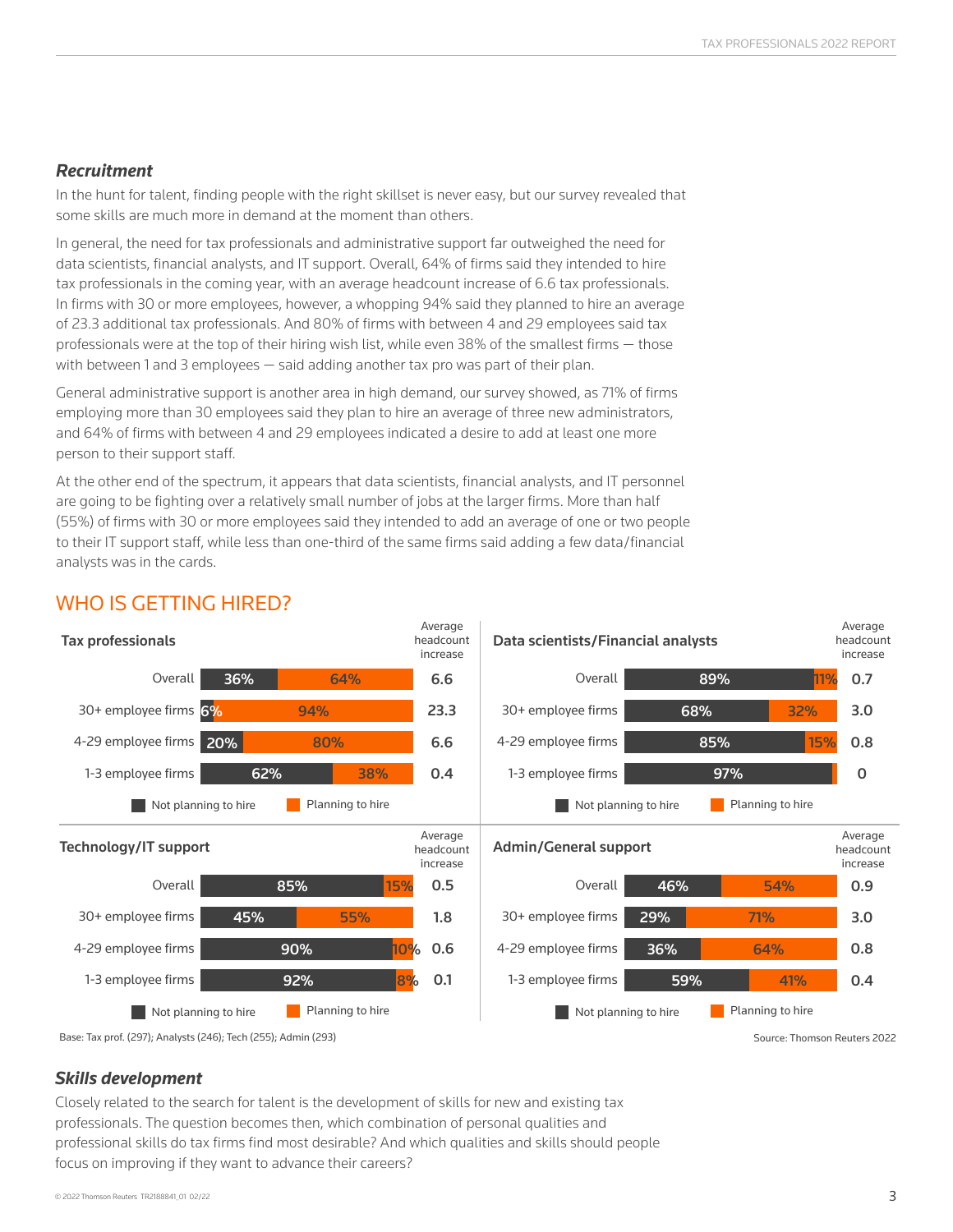As for the personal qualities, an aspiring tax advisor should cultivate and firms should seek to develop business knowledge and tax expertise, both of which were ranked the highest in our survey, followed by dedication to client service and overall communication skills.

In order of importance, the top 10 qualities of a *standout tax advisor* were identified as:

- 1. Knowledge/expertise
- 2. Commitment to client service
- 3. Communication skills
- 4. Top quality work
- 5. Dedication to the client's success
- 9. Responsiveness

7. Social skills

6. Timeliness/dependability

10. Ability to speak/write in plain language

8. Ability/inclination to be proactive

In terms of skills that are *increasingly* important for a top tax advisor to have in today's changing world, our survey respondents most commonly identified technology as increasing in importance, followed by keeping up-to-date with tax changes and, again, communication.

In order of importance, the range of skills necessary to be a *superior tax advisor* are:

- 1. Technology skills (e.g., ERP/tax software, data analysis)
- 2. Staying current with changes in the tax code
- 3. Communication (oral, written, and interpersonal)

4. Overall tax knowledge

- 5. Soft skills/EQ/leadership 6. Scouting/horizon scanning
- 7. Risk management
- 8. Adaptability
- 9. Specialist expertise (*e.g*., audit, forensics, international)
- 10. Business partner/team player

#### *The ideal tax advisor*

Yet, if you combine the personal attributes and skills necessary to be a top tax advisor, you get an *ideal tax advisor*, which is someone who:

- has demonstrable knowledge and experience
- pays attention to changes in the tax code
- knows how to use tax technology to be more productive, accurate, and efficient
- is dedicated to serving client needs
- has the communication skills to explain tax strategies to clients
- can interact productively with colleagues
- delivers high-quality work in a timely manner

In general, these attributes reflect a shift in emphasis from metrics of pure productivity to a more wellrounded approach that puts the client front and center. In fact, when firm leaders were asked about the standout qualities that they are looking for in a tax advisor, more than four-times as many people rated "client service" as a desired key quality in 2021 than in 2020, and more than twice as many cited "social skills."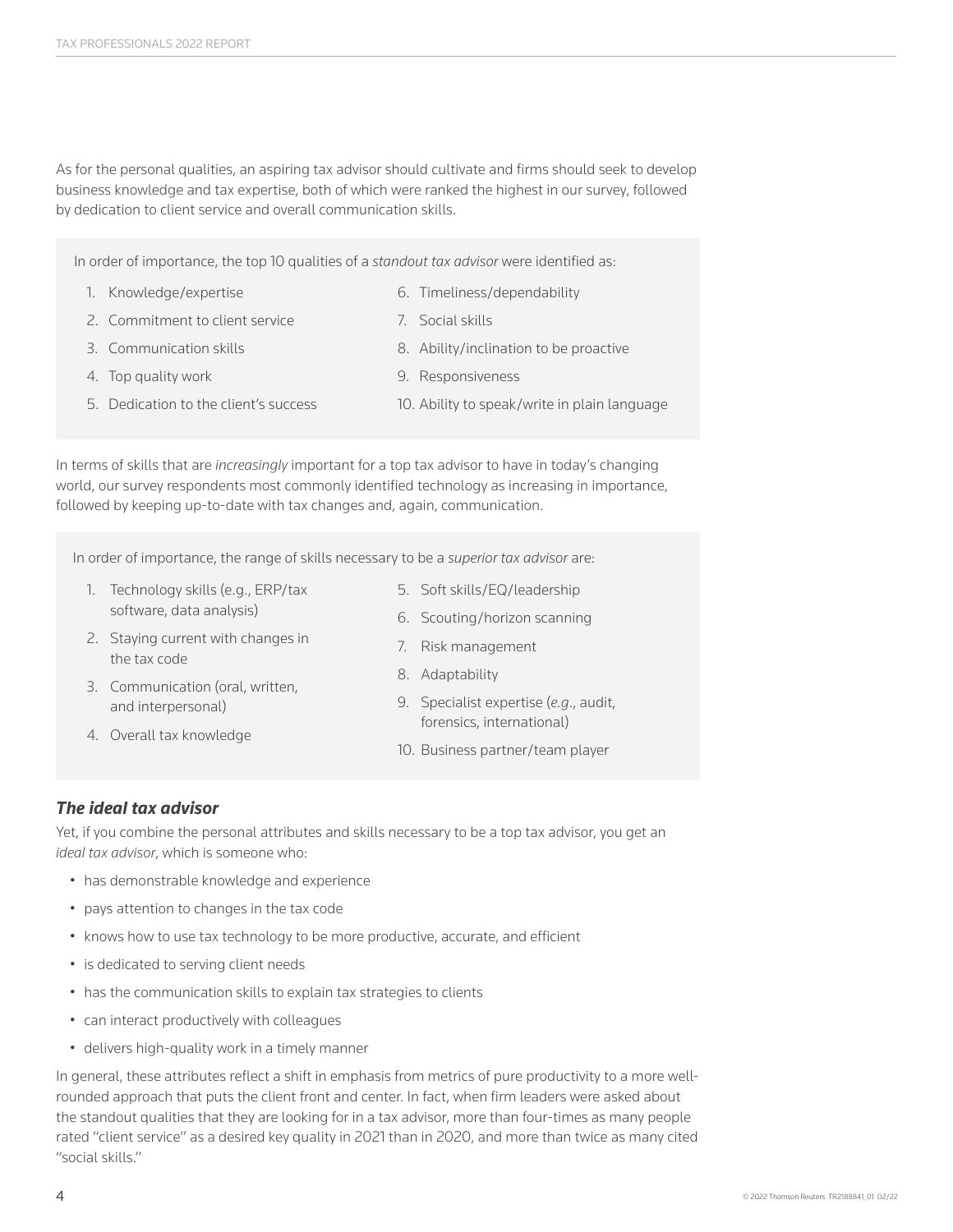#### *Engagement and job satisfaction*

While it is important to understand what companies are looking for in a competent tax professional, it is equally important to understand what those professionals working in the tax field value in their employers, their jobs, and the tax profession in general. This information is important to employers as well because job satisfaction is a key component of employee retention, which itself is essential for building a strong company culture.

We asked three types of tax professionals to identify the aspects of their jobs that they like the most, and which parts they would like to change or improve in order to increase their job satisfaction.

The three job categories were:

- Solo practitioners and firm owners
- management positions with a leadership role
- employees in a firm with a non-leadership role

Interestingly, all had different ideas about what was most important to them, and what could be done to make their working lives more enjoyable and rewarding.

#### *Solo practitioners/owners*

Tax professionals who own their firm or work alone greatly value the ability to work for themselves — to be their own boss — and the flexibility to work when and how they want. However, long hours and a relentless workload often put their work/life balance at the top of their list of aspects of their job that they'd like to see improve. Firm owners would also like to recruit and attract higher-quality talent, and all agree that more investment in better technology would (or at least could) make their jobs more manageable.

#### *Managers/leaders*

Those with leadership roles in a firm setting said they value their company culture and colleagues, but also enjoy interacting with clients, as well as the personal flexibility and decision-making power that comes with a leadership position. However, non-owner leaders also work the longest hours — an average of more than 60 hours per week in the U.S. — so they too harbor a desire for more work/life balance.

Leaders also say their jobs could be improved by recruiting and attracting more quality talent, which would result in a stronger team and, presumably, better performance and the ability to gain higherquality work. Better internal communication is also on their job-improvement wish list, as is additional investment in more robust technology. Confidence in the firm's overall leadership and direction was also cited as a strong driver of job satisfaction.

#### *Non-leaders*

Tax advisors and administrators without a leadership role tend to like the people they work with and value their company culture. Confidence in the firm's leadership and direction are also important factors. When they are treated with respect and given opportunities to grow professionally, nonleaders tend to register relatively high in job satisfaction. For the most part, non-leaders also value having a more favorable work/life balance than some of their more stressed-out leaders, but they also indicate that their work/life balance is far from ideal, especially during tax season. Better pay and more capable colleagues would also help make their lives more enjoyable.

#### *Work/life balance and well-being*

Given that tax professionals at all levels in our survey say they would enjoy their careers more if they had a better work/life balance, we asked tax advisors to share how many hours they are really working, and whether their long hours have resulted in any significant physical or mental health issues.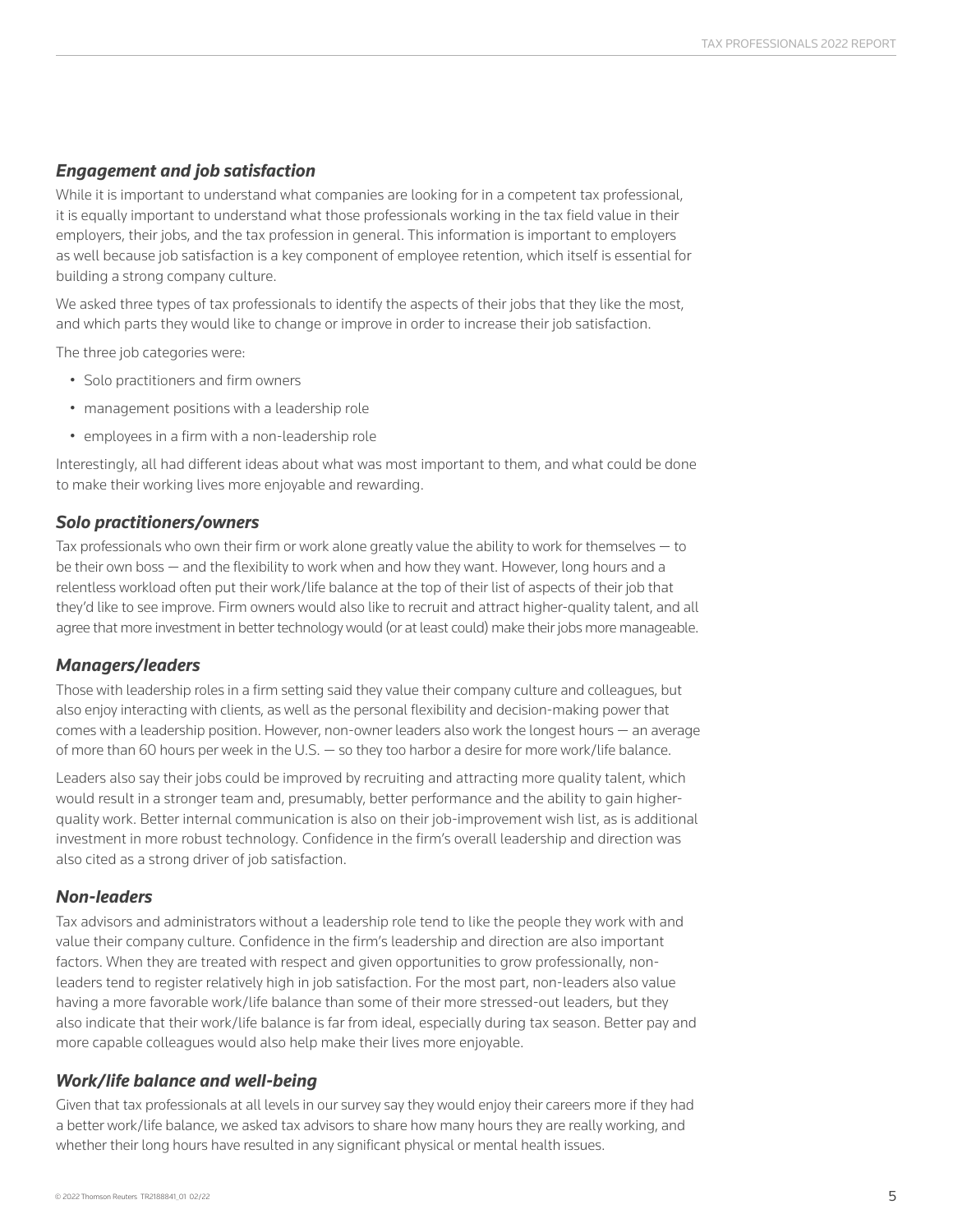These results are particularly important for firm leaders and human resources managers, because over-worked employees may boost productivity in the short term, but they can also cost a company in several other ways. Physically and mentally unhealthy employees not only drive up health-insurance costs, they are more likely to make mistakes on the job, feel resentment toward their employers, experience low morale and/or burnout, and quit or leave their jobs.

By contrast, a healthy company culture drives productivity by maximizing "good" hours, providing ample recovery time, offering opportunities for personal and professional growth, and creating a general atmosphere of support and respect for all employees.

#### *Hours behind the desk*

In the U.S., "tax season" — traditionally, from January 1 to April 15 — is when tax professionals grit their teeth and log an average of 60 hours or more per week on the job, with many working 70 or more hours. Tax advisors in Canada experience a similar spike in hours logged, but in both countries their workload the rest of the year returns to a more manageable average of 37 hours per week (39 hours per week in firms with 30 or more employees; 41 hours per week in firms with between 4 and 29 employees; and a relatively leisurely 32 hours per week in firms with 1 to 3 employees).

Interestingly, tax advisors in the U.K. and Australia report working roughly the same number of regular hours as their U.S. and Canadian counterparts, but their workload during tax season only spikes to an average of 49 and 52 hours respectively, due most likely to different work cultures as well as different timescales for filing taxes.

In all countries, owners and solo proprietors tend to work the least number of hours (56 hours per week during tax season, 35 hours the rest of year), although the variance is wide because some owner/solo proprietors choose to work part time, and some do in fact work longer hours.

Non-owner manager/leaders tend to work the most hours (59 hours or more during tax season, 42 hours the rest of year), and non-leaders land somewhere in between (57 hours during tax season, and 38 the rest of year).



Average weekly hours

#### HOURS LOGGED

Base: Overall (534-537); US (266-268); Canada (77-78); UK (78-79); Australia (99); 1-3 (201-203); 4-29 (200); 30+ (133-134); Owner (319-322); Other leadership (107-108); Non-leadership (105-106)

Source: Thomson Reuters 2022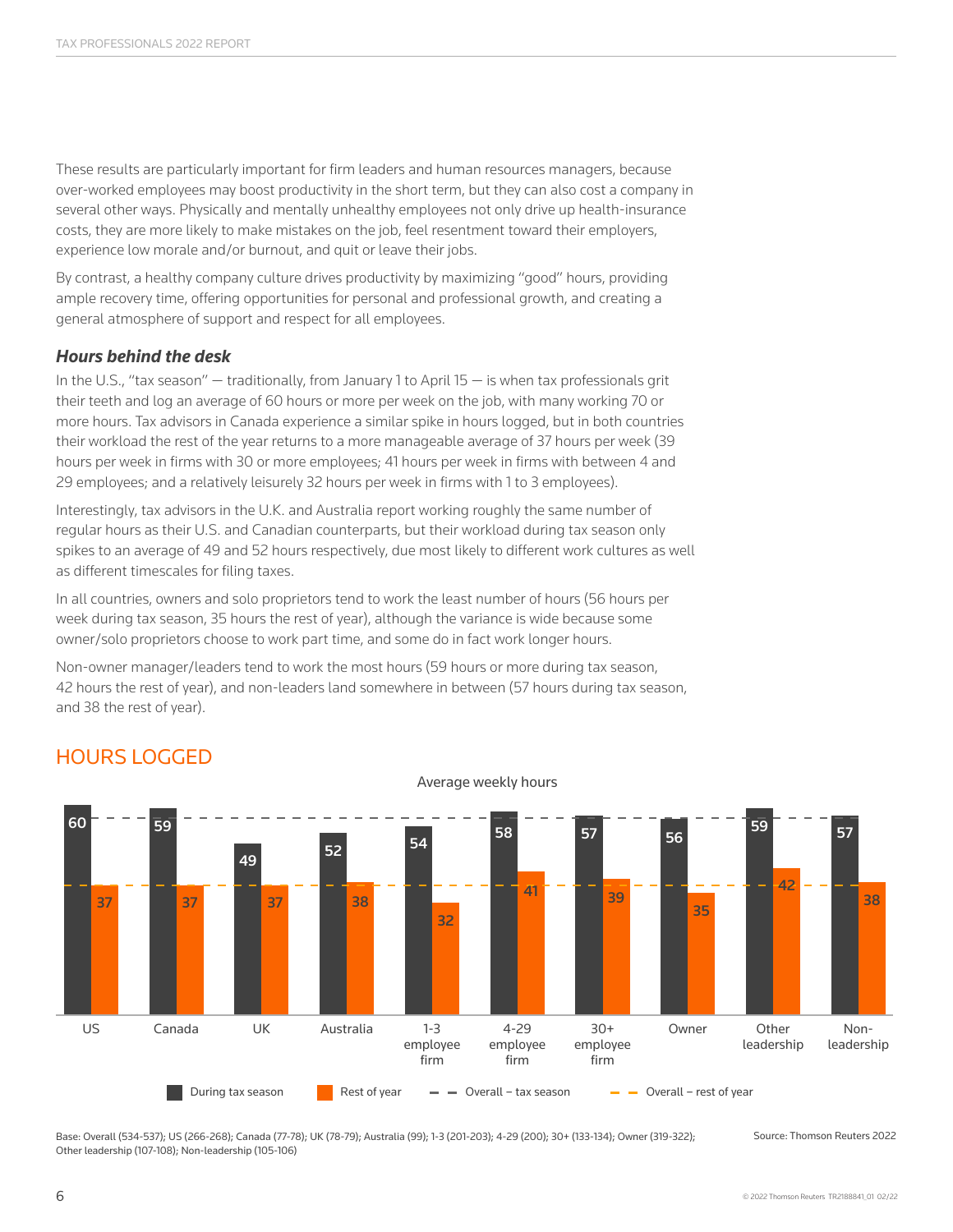#### *Impact on physical/mental health*

A SICK TREND?

Many factors can affect a person's physical or mental health, of course, but long hours in the tax profession can certainly take a significant toll. During tax season, almost one-third (32%) of workers who logged 50 to 70 hours per week reported experiencing health issues at least some of the time, and 15% were affected by one health issue or another "often" or "always."

Tax season *per se* isn't necessarily the culprit behind ill health, but because people who said they work 50 or more hours the rest of the year reported almost identical levels of illness.

Further, those who work 30 to 50 hours per week and those who put in 50 to 70 hours experienced roughly the same number of health issues, with 6% saying that full-time hours almost always had a negative impact on their health, and roughly one-third saying it occasionally affected them.

During tax season or not, the only cohort that reported relatively few health-related performance issues were those who worked less than 30 hours per week, with 83% of these part-timers saying they seldom or never have health issues that affect their performance, and only 3% reported a constant or recurring health issue related to work.



Performance affected by illness, by weekly hours worked

Base: [Tax season] <30 (29); 30-50 (103); 50-70 (294); 70+ (111); [Rest of year] <30 (99); 30-50 (331); 50+ (104) LOW BASE

Source: Thomson Reuters 2022

#### *Country*

The country in which you happen to work in also makes a difference, although not always in the ways one might expect. For example, 10% of U.S. tax professionals report being frequently or always affected by some sort of physical or mental illness, and 22% said they were "sometimes" affected.

In Canada, fewer workers (5%) said their performance was affected by health issues "often or always," but more (31%) had occasional problems. In Australia, almost one-third (32%) of respondents said they sometimes experienced work-impairing health issues, whereas 39% of tax advisors in the U.K. said health issues sometimes affect their work performance.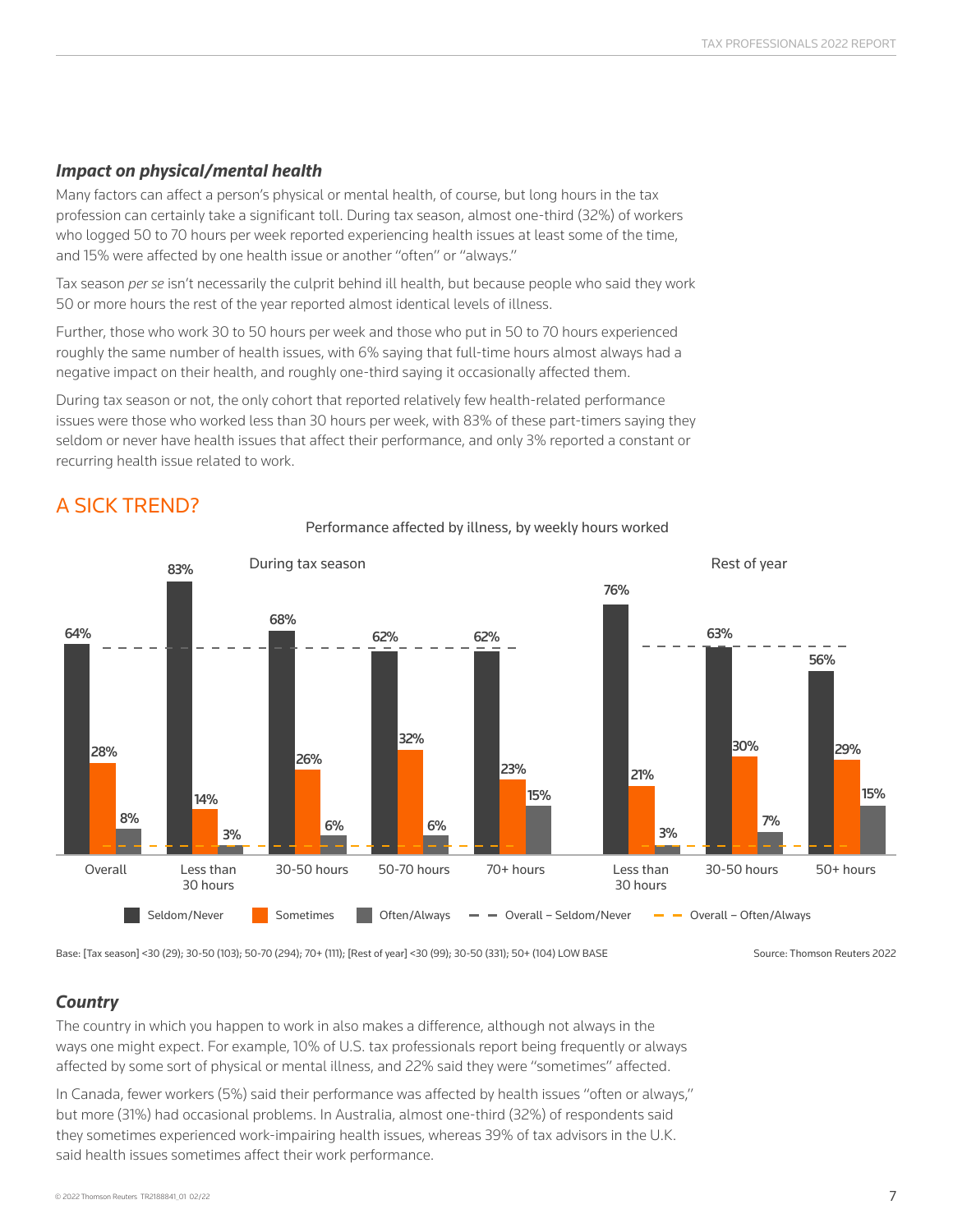#### *Firm size*

The size of one's firm may also be a health factor for some. Overall, firms with between 4 and 29 employees reported having the most health problems, with 32% "sometimes" experiencing health issues, and 11% experiencing them "often or always." In firms with 30 or more employees, however, the "often/always" group dropped to 4%. And again, manager/leaders — the clear workhorses of the accounting profession — experienced the highest number of health-related issues at 9%.

Still, for most tax pros there's no getting around extra hours during tax season. Tax professionals work an average of 37 hours per week most of the year, but crank it up to 57 hours — or 20 additional hours per week, or roughly a 55% increase in hours worked — during tax season.

Summing up the work situation in all too many firms, one of our survey respondents noted: "Public accounting firms need the *right* staff and the right *amount* of staff. The days of 70-plus-hour weeks should be a thing of the past… . If we staff and schedule correctly, everyone should be able to drop their hours significantly."

### CONCLUSION

As economies around the world slowly recover from the pandemic's persistent shock waves, tax professionals are well-positioned to provide the range of services and guidance their clients will need in 2022 and beyond. Wisely, tax leaders are taking this opportunity to reassess their priorities and remind themselves that investing in top-quality talent and supporting the professional growth of their employees is essential to the health and well-being of both the business and its workers.

The pandemic appears to have prompted a long-overdue re-evaluation of what it means to be an effective tax advisor and how important a loyal, well-trained team of tax professionals is to a firm's overall resilience and viability. It may be a bit too early to call this a revolution, but a renewed emphasis on recruiting and developing a firm's human capital suggests that at least some tax leaders recognize the inescapable connection between people and profit, and are taking steps to show valued employees that they are not  $-$  and should not be  $-$  taken for granted.

Though most of the work at small to midsize accounting firms still involves processing tax returns for individuals and businesses, the trend toward offering a broader range of business advisory services is taking hold at all levels, primarily because clients are begging for it. A whopping 95% of this survey's respondents said their clients are asking for more tax planning, business, and financial advice, and that means that the door of opportunity is wide open for those firms that are willing to walk through it.